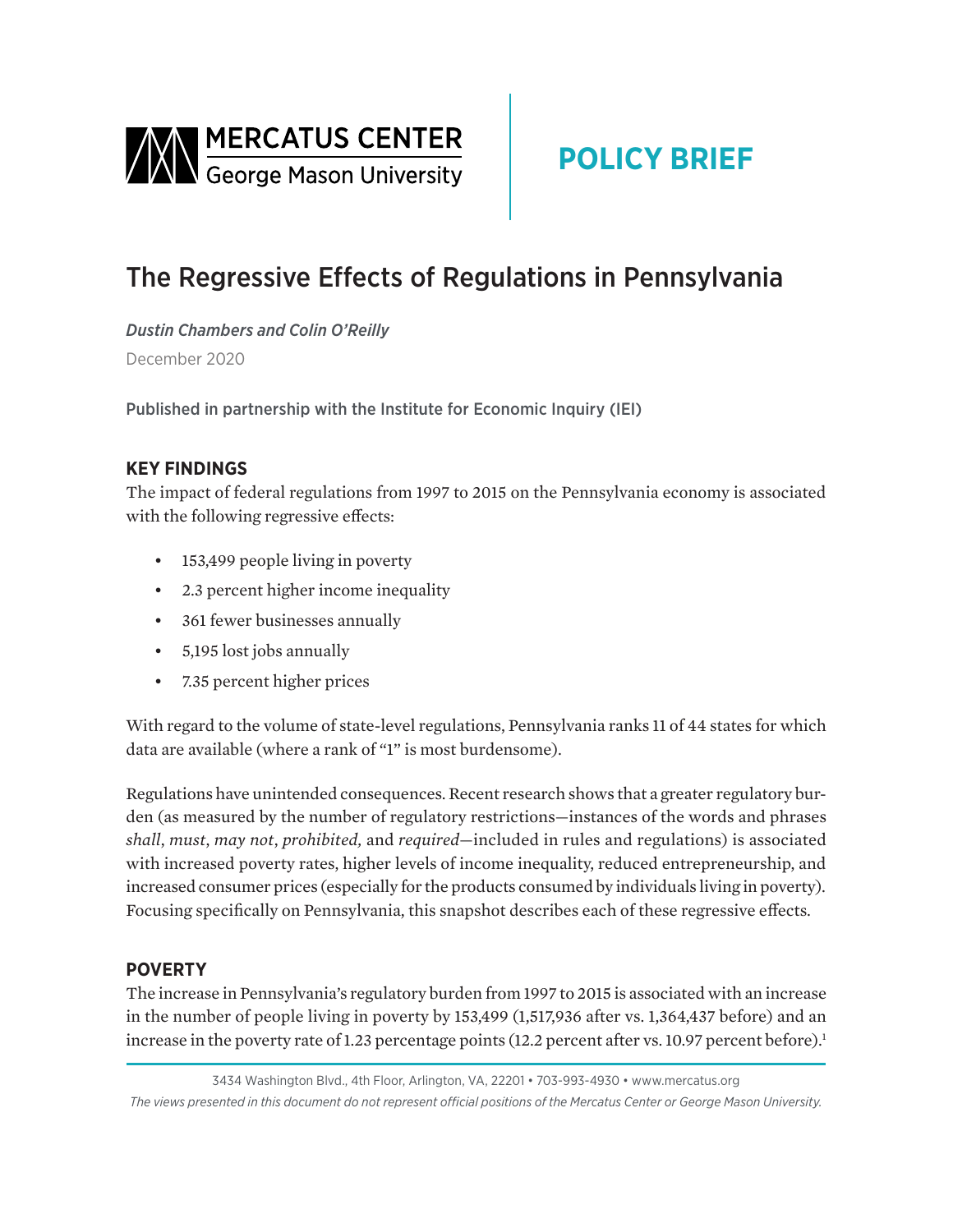<span id="page-1-0"></span>Using the federal regulation and state enterprise (FRASE) index, which "represents the degree of impact federal regulations have on a state's economy relative to federal regulations' impact on the national economy,["2](#page-3-0) researchers have found that states with a higher incidence of federal regulations also tend to exhibit higher poverty rates.<sup>3</sup> Specifically, a 10 percent increase in the effective federal regulatory burden upon a state is associated with about a 2.5 percent increase in the poverty rate.

From 1997 to 2015 (the period for which FRASE estimates are available), the effective federal regulatory burden upon Pennsylvania increased by 45 percent and is associated with an increase in Pennsylvania's poverty rate of 11.25 percent.<sup>4</sup> As of 2018, the overall poverty rate in Pennsylvania stood at 12.2 percent.<sup>5</sup> If the increase in the regulatory burden had not occurred, our research suggests that the poverty rate could have been as low as 10.97 percent in 2018.[6](#page-4-0) Though this may not seem like a large difference in relative terms, it amounts to *153,499 fewer people living in poverty in Pennsylvania in 2018*.

#### **INCOME INEQUALITY**

The increase in Pennsylvania's regulatory burden from 1997 to 2015 is associated with an increase in the state's income inequality by 2.3 percent.

Given the association between rising poverty and federal regulations, it is no surprise that income inequality has also increased. Using the FRASE index, researchers have found that states with a higher incidence of federal regulations also have higher levels of income inequality. Specifically, a 10 percent increase in the effective federal regulatory burden upon a state is associated with an approximate 0.5 percent increase in the state's Gini coefficient (the most commonly used measure of income inequality).[7](#page-4-0)

From 1997 to 2015, the effective federal regulatory burden upon Pennsylvania increased by 45 percent,[8](#page-4-0) *and that increase is associated with a 2.3 percent increase in Pennsylvania's level of income inequality*. [9](#page-4-0) As of 2015, Pennsylvania was the 20th most unequal state in terms of income inequality.

#### **ENTREPRENEURSHIP**

The average annual growth rate of industry-specific federal regulations (measured from 1999 to 2015) is associated with an annual loss of 361 small firms and 5,195 jobs in Pennsylvania.

One reason a greater regulatory burden may increase poverty and inequality is that regulation can reduce entrepreneurship. Researchers matched data from the Mercatus Center at George Mason University on industry-level federal regulation (from the RegData dataset) with Census Bureau data on the number of small and large firms and the number of employees per industry.<sup>[10](#page-4-0)</sup> They estimate that a 10 percent increase in the number of regulatory restrictions pertaining to a particular industry is associated with a 0.42 percent reduction in the total number of small firms (that is, with fewer than 500 employees)<sup>11</sup> within that industry and a corresponding 0.55 percent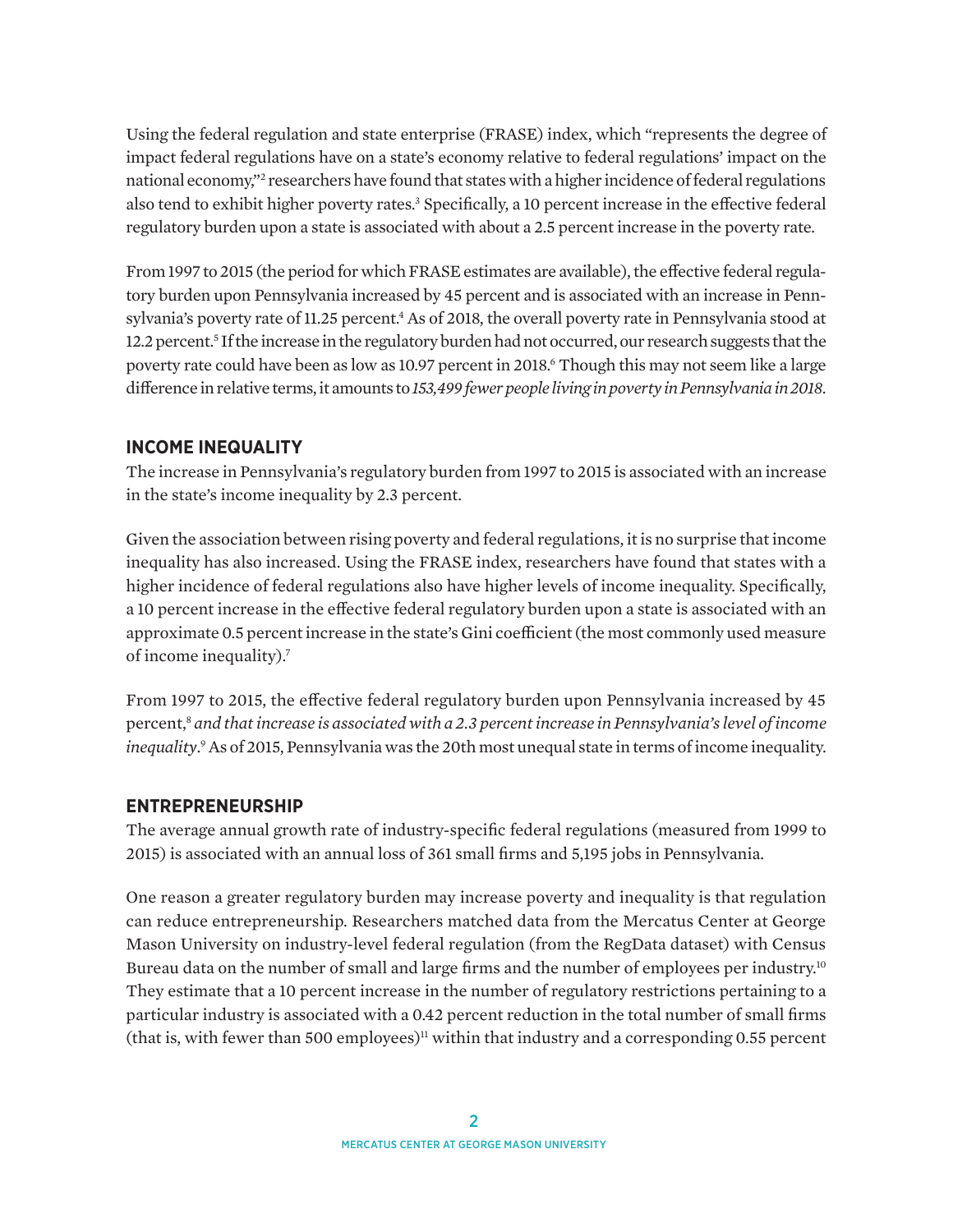<span id="page-2-0"></span>reduction in small firm employment.[12](#page-4-0) Moreover, the researchers find that consecutive years of rising regulatory burden on an industry have a compounding effect, whereby the negative effects of regulation are amplified if preceded by above-average regulation growth.

In 2017, Pennsylvania had 225,751 small firms, collectively employing 2,512,633 workers.[13](#page-4-0) Between 1999 and 2015, industry-level federal regulatory restrictions increased, on average, by 3.78 percent per year[.14](#page-4-0) The results of the research mentioned earlier suggest that in an average year, if industrylevel federal regulations uniformly increase by 3.78 percent, Pennsylvania loses about 361 small firms (0.16 percent of total small firms) and 5,195 jobs (0.21 percent of small firm employment)[.15](#page-4-0)

### **CONSUMER PRICES**

The increase in industry-specific federal regulations (measured from 1999 to 2015) is associated with a 7.35 percent increase in consumer prices in Pennsylvania and the rest of the nation.<sup>16</sup>

A 2018 study combines consumer expenditure and pricing data from the Bureau of Labor Statistics with regulation data from RegData to determine the impact of industry-level regulation on the prices of consumer goods[.17](#page-4-0) Given that regulations drive up compliance costs, it is not surprising that the researchers find that a 10 percent increase in federal regulations is associated with a 0.9 percent increase in consumer prices. The study also finds that the poorest households spend an outsized share of their income on the goods that are most regulated. Consequently, between 1999 and 2015, the average annual increase in prices for the households in the lowest income group was 2.46 percent, significantly more than the 2.08 percent increase in average prices experienced by households in the top income group.

Over the same period, industry-level federal regulations increased by an average of 3.78 percent per year, which, based on the research mentioned earlier, is associated with 0.34 percent higher prices nationally.[18](#page-4-0) To put this into perspective, the annual rate of inflation from 1999 to 2015 in the United States averaged 2.19 percent,<sup>19</sup> but it could have been as little as 1.85 percent per annum if there had been no growth in regulation. Whereas this may seem like a small difference in the inflation rate, the effects compound over time.

## **PENNSYLVANIA'S STATE-LEVEL REGULATIONS**

In terms of the number of state-level regulatory restrictions, Pennsylvania ranks 11 of 44 states, with 162,937 regulatory restrictions (where a rank of "1" is most regulated). Pennsylvania also ranks 31 in the nation in terms of occupational licensure burden (where a rank of "1" is most burdensome).

Although Pennsylvania cannot unilaterally reduce federal regulatory burdens impacting the state, it can reduce homegrown red tape. An example of state-level red tape is occupational licensure, which can impose a costly barrier to entering a profession. Pennsylvania requires a license to work in 51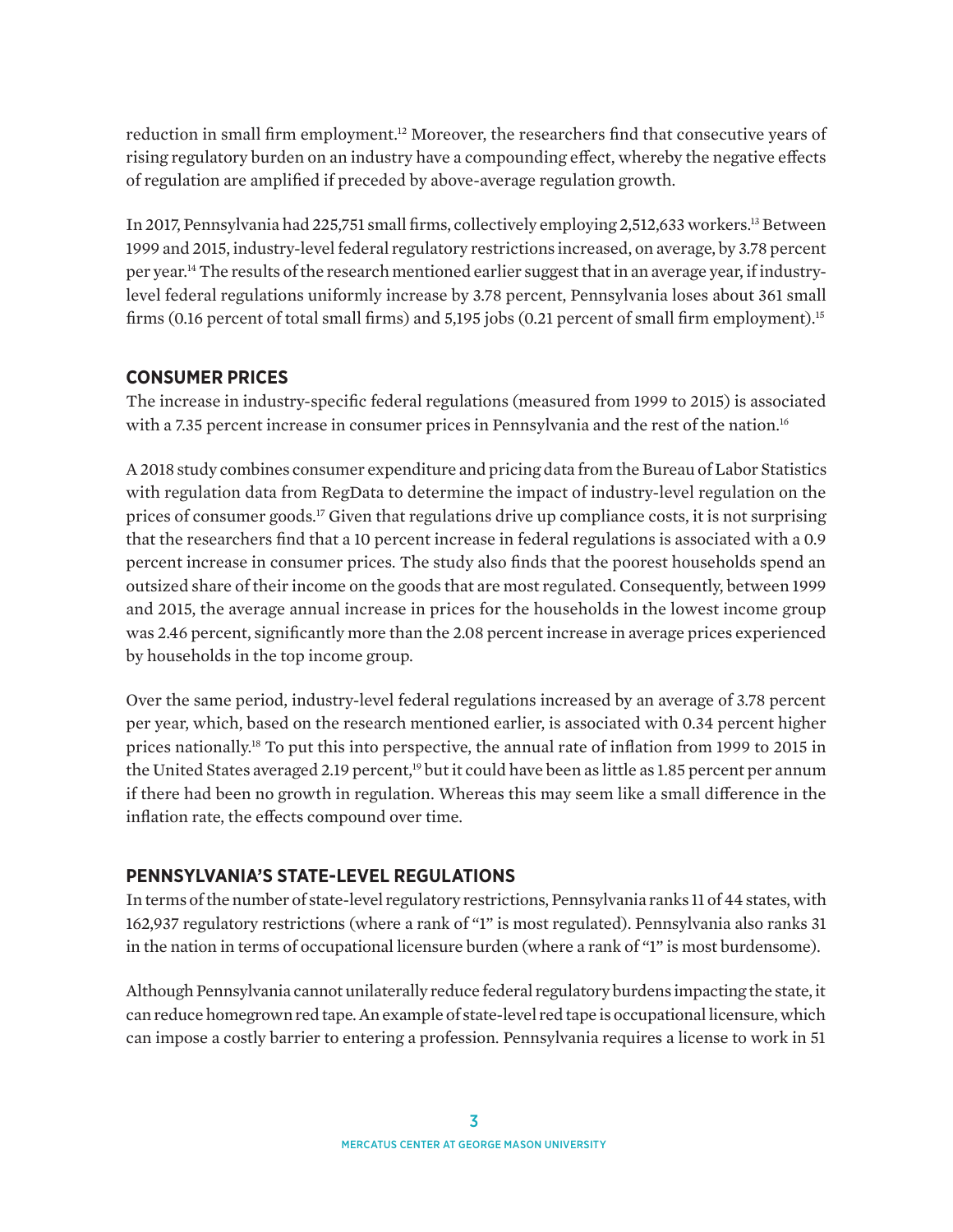<span id="page-3-0"></span>low-income occupations and requires an average of 117 days of education, training, or apprenticeships to obtain a license[.20](#page-5-0) Pennsylvania is the 31st most regulated state in terms of the breadth and burden of occupational licensing, according to the Institute for Justice. Using a more comprehensive measure of regulation, Pennsylvania's administrative law code measured 13,093,618 words in total length in 2020 and contained 162,937 distinct regulatory restrictions[.21](#page-5-0)*Compared with 43 other states for which data are available, Pennsylvania ranks 11 (California ranks 1, as the state with the most regulatory restrictions, and Idaho ranks 44, as the state with the fewest regulatory restrictions).*

## **ABOUT THE AUTHORS**

Dustin Chambers is a professor of economics in the Perdue School of Business at Salisbury University, a senior affiliated scholar for the Mercatus Center at George Mason University, and a policy adviser at the Heartland Institute. Chambers is an applied econometrician who has published widely on the topics of income inequality, poverty, and economic growth. His most recent research focuses on the regressive effects of government regulations, including their unintended impact on consumer prices, entrepreneurship, and social mobility vis-à-vis income inequality and poverty. He earned his MA in economics from UCLA and his PhD in economics from the University of California at Riverside.

Colin O'Reilly is an associate professor of economics in the Heider College of Business at Creighton University and a scholar at Creighton's Institute for Economic Inquiry. Since receiving his PhD in economics from Suffolk University in 2014, he has published more than a dozen articles studying institutions and economic development in such peer-reviewed journals as *World Development*, *Economics of Transition and Institutional Change*, *Empirical Economics*, and *Public Choice*. His current research studies the relationship between regulation, rent-seeking, and income inequality. More recently, he has been invited by Fortune 500 companies and local business groups to give presentations on current economic issues.

## **NOTES**

- Our estimates, based on data from 1997 to 2015, are applied to the poverty rate in 2018, the most recent year with available data.
- [2](#page-1-0). For more information on the FRASE index, see Patrick A. McLaughlin and Oliver Sherouse, *The Impact of Federal Regulation on the 50 States*, 2016 ed. (Arlington, VA: Mercatus Center at George Mason University, 2016); "FRASE Technical Documentation," QuantGov, December 1, 2017, [https://www.quantgov.org/frase-documentation.](https://www.quantgov.org/frase-documentation)
- [3](#page-1-0). Dustin Chambers, Patrick A. McLaughlin, and Laura Stanley, "Regulation and Poverty: An Empirical Examination of the Relationship between the Incidence of Federal Regulation and the Occurrence of Poverty across the US States," *Public Choice* 180, no. 1–2 (2019): 131–44.



The Institute for Economic Inquiry (IEI) seeks to generate robust discussions on Creighton University's campus about markets and how economic freedom affects human flourishing. The Institute supports programs that analyze economic and social outcomes from various academic perspectives, including economics, ethics, and entrepreneurship.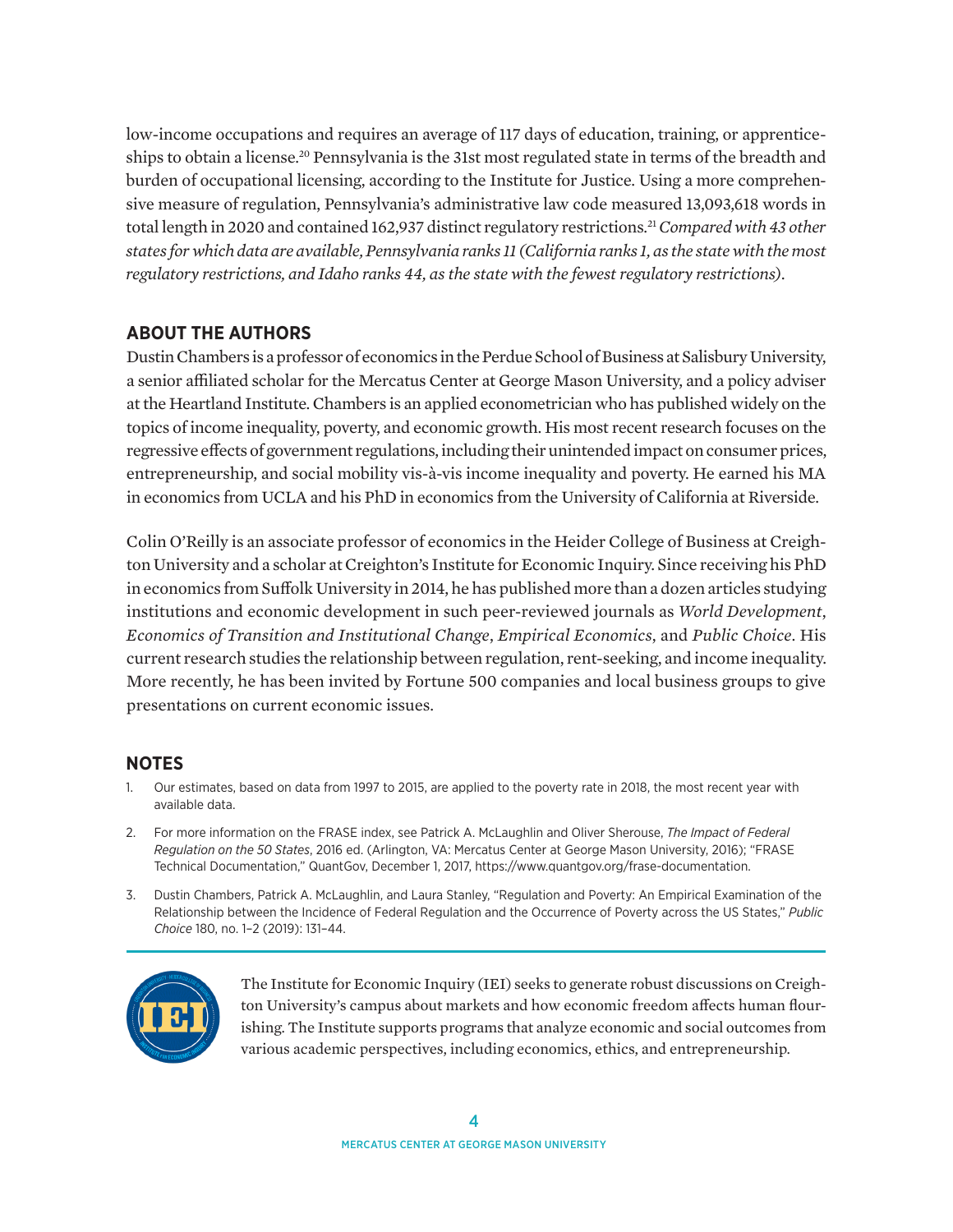- <span id="page-4-0"></span>[4.](#page-1-0) Multiplying the poverty elasticity measure (0.25 percent increase in poverty per 1.00 percent increase in regulation) by the increase in regulations in Pennsylvania as measured by the FRASE index (45 percent) yields the percentage increase in the poverty rate owing to regulation (11.25 percent).
- [5](#page-1-0). For overall poverty rates and numbers of people living in poverty by state, see Census Bureau, "SAIPE State and County Estimates for 2018" (dataset), December 12, 2019, [https://www.census.gov/data/datasets/2018/demo/saipe/2018](https://www.census.gov/data/datasets/2018/demo/saipe/2018-state-and-county.html) [-state-and-county.html.](https://www.census.gov/data/datasets/2018/demo/saipe/2018-state-and-county.html)
- [6.](#page-1-0) The potential poverty rate of 10.97 percent (12.2/1.1125) ignores any additional growth in regulation since 2015.
- [7.](#page-1-0) Dustin Chambers and Colin O'Reilly, "Regulation and Income Inequality in the United States" (Mercatus Working Paper, Mercatus Center at George Mason University, Arlington, VA, June 2020).
- [8.](#page-1-0) McLaughlin and Sherouse, *The Impact of Federal Regulation on the 50 States*; "FRASE Technical Documentation," QuantGov.
- [9.](#page-1-0) Multiplying the inequality elasticity measure (0.05 percent increase in the Gini coefficient per 1.00 percent increase in regulation) by the increase in regulations in Pennsylvania as measured by the FRASE index (45 percent) yields the percentage increase in the Gini coefficient owing to regulation (2.3 percent).
- [10.](#page-1-0) For more information about RegData, see Patrick A. McLaughlin, "RegData US 3.2 Annual" (dataset), QuantGov, Mercatus Center at George Mason University, Arlington, VA, 2020,<https://www.quantgov.org/regdata-us-documentation>.
- [11](#page-1-0). Dustin Chambers, Patrick A. McLaughlin, and Tyler Richards, "Regulation, Entrepreneurship, and Firm Size" (Mercatus Working Paper, Mercatus Center at George Mason University, Arlington, VA, April 2018). Following Small Business Administration classifications, Chambers, McLaughlin, and Richards define small firms as businesses with fewer than 500 employees.
- [12](#page-2-0). Chambers, McLaughlin, and Richards, "Regulation, Entrepreneurship, and Firm Size."
- [13.](#page-2-0) For data on employment and firms, see "SUSB Tables," Census Bureau, accessed October 14, 2020, [https://www.census](https://www.census.gov/programs-surveys/susb/data/tables.All.html) [.gov/programs-surveys/susb/data/tables.All.html.](https://www.census.gov/programs-surveys/susb/data/tables.All.html)
- [14.](#page-2-0) Chambers, McLaughlin, and Richards, "Regulation, Entrepreneurship, and Firm Size," 35.
- [15](#page-2-0). Multiplying the small firm elasticity measure (0.0423 percent reduction in small firms within an industry per 1 percent increase in industry regulation) by the average increase in national industry-level regulation as measured in RegData (3.78 percent) yields the annual percent reduction in small firms owing to regulation (0.159894 percent). Multiplying this value by the number of firms with fewer than 500 employees (225,751 firms) yields the number of lost small businesses annually, 361 firms (0.159894 percent × 225,751). To determine lost jobs, multiply the employment elasticity measure (0.0547 percent reduction in small business employment within an industry per 1 percent increase in industry regulation) by the average increase in national industry-level regulation as measured in RegData (3.78 percent) yields the annual percentage reduction in small business employment owing to regulation (0.206766 percent). Multiplying this value by the number of small business employees (2,512,633) yields the number of small business jobs lost annually, 5,195 (0.206766 percent × 2,512,633).
- [16](#page-2-0). If the annual inflation rate equals 2.19 percent, the price level grows by approximately 41.43 percent over a 16-year period (that is, 1999 to 2015). At the lower rate of inflation (1.85 percent), the price level grows by 34.08 percent. The difference in gross price appreciation over the period equals 7.35 percent.
- [17](#page-2-0). Dustin Chambers, Courtney A. Collins, and Alan Krause, "How Do Federal Regulations Affect Consumer Prices? An Analysis of the Regressive Effects of Regulation," *Public Choice* 180, no. 1–2 (2019): 57–90.
- [18](#page-2-0). Multiplying the price elasticity measure (0.09 percent increase in consumer prices per 1.00 percent increase in regulation) by the average increase in national industry-level regulation as measured by RegData (3.78 percent) yields the annual percentage increase in consumer prices owing to regulation (0.3402 percent).
- [19](#page-2-0). The inflation rate (2.19 percent) is the average annualized rate of change in the seasonally adjusted consumer price index for all urban consumers (CPI-U), Series ID CUSR0000SA0, from January 1999 to December 2015 as reported by the Bureau of Labor Statistics.